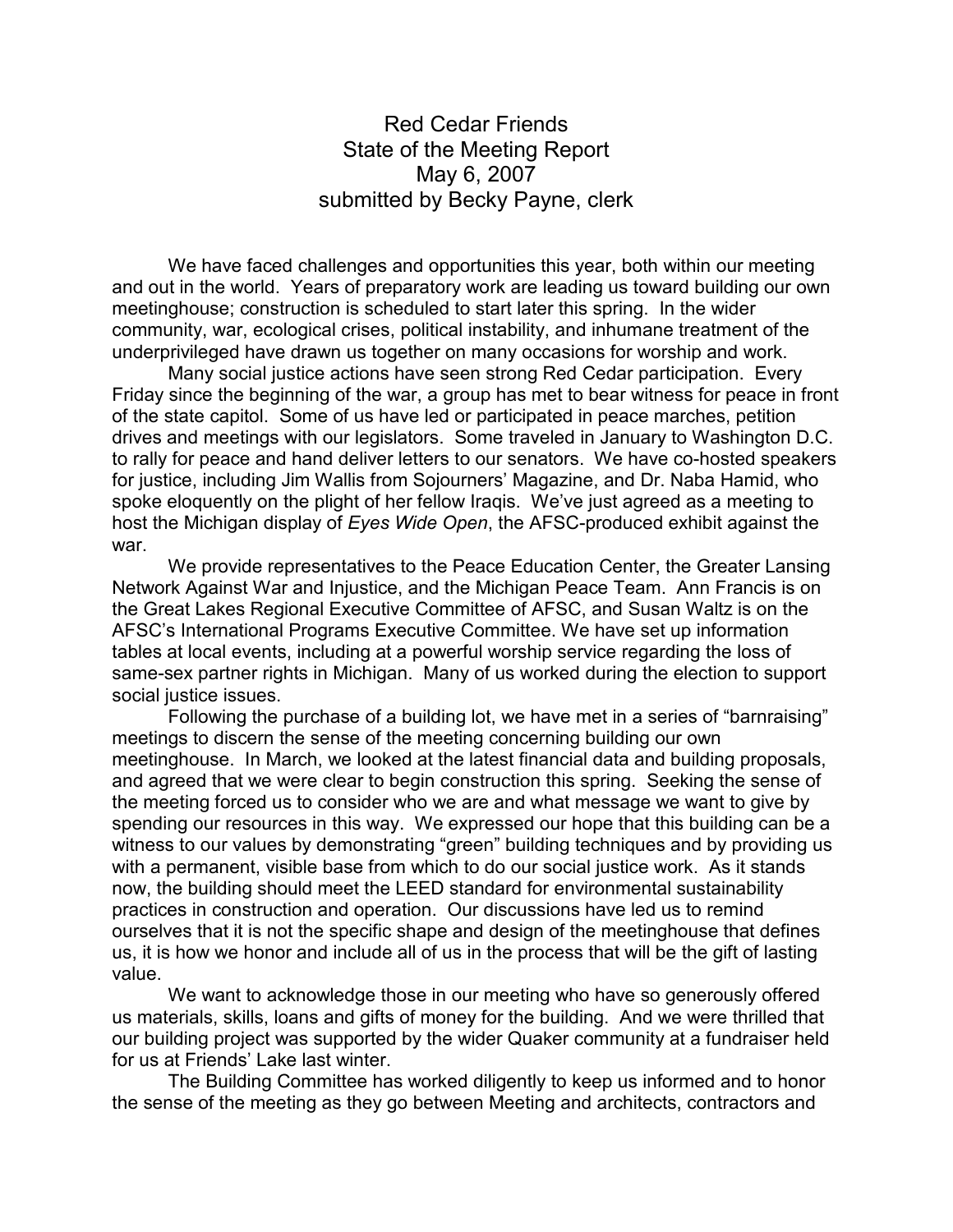city officials. And in anticipation of having our own space, we are forming a Building and Grounds Committee to maintain the structure once it is built.

 To get acquainted with the Old Town Community, where we will be moving, we participated in events there, helping with street festivals and their Thanksgiving food basket program. And with the people of Old Town, we mourned the tragic death of Robert Busby, owner of the Creole Gallery. He was a generous and caring man who graciously helped our meeting as we worked to become known and accepted by the merchants there.

 Our First-Day program includes 30 children. The Religious Education Committee has built a solid program that attracts and supports children, so each week, we seem to have more. It is a joy to see so many young ones enter our meeting right before we rise each first day. We hosted two intergenerational events, a visit to the "corn maze" last fall and to "Small Animal Day" at MSU this spring. The R.E. Committee, in conjunction with the Adult Religious Education Committee, held a series of Parenting Meetings in regards to raising children with Quaker values.

 The Membership and Outreach Committee published a Newcomers Pamphlet. Last fall, a series of Quaker 101 meetings were well attended, and served people from our 9:30 and 12:30 meetings. They recently held a gathering for attenders to talk about writing letters for membership.

 The Hospitality Committee organized us into "Friendly Feast" groups to meet for meals and socializing. They have been generous with their time by seeing to the food, room set-up and other details that allow our meetings to be welcoming and hospitable.

 The Worship and Pastoral Care Committee surveyed us on the quality of our worship and shared insights to help us deepen our worship. They continue to hold Clearness committees for those who ask, and provide financial or spiritual help when needed.

 In addition, we offer monthly Meetings for Peace, Meetings for Healing, and a Caregivers Support Group. We hold a yearly Meeting for Remembrance. In the spring we honored our children by giving each one a book especially selected for him or her. New births prompted us to host a "Baby Naming" in honor of Grant Pennock, Elinor Kempainen, and Roslyn Zimmerman. We welcomed Stephanie Charlot's request for membership, and Will Alexander's transfer of membership from California. We mourned the deaths of Jim Ivey and Ruth Pino.

 David Plank and Susan Drabik were married in a Quaker marriage with our support, but not under our care, as they are moving to California.

 Mary Pino welcomed seven children into her family by adoption. Babies were born to two young adults who grew up in our meeting, Michael Legrou and David Anderson, while Dan Pierce was married in California. Elizabeth Graham continues in the Peace Corps stationed in Senegal.

 In February, we hosted the LEYM Representatives meeting. Forty three attended, and expressed their gratitude to us for providing meals, lodging, oversight and facilities. Eleven of us attended LEYM yearly meeting, and five traveled to Friends General Conference last summer, with our teenage Friend, Katie Nolan carrying out her vision of having area teens travel to FGC together via Amtrak. Katie Nolan, Hanna Guenin-Lelle and Carolyn Lejuste are on the planning board for Friends General Conference.